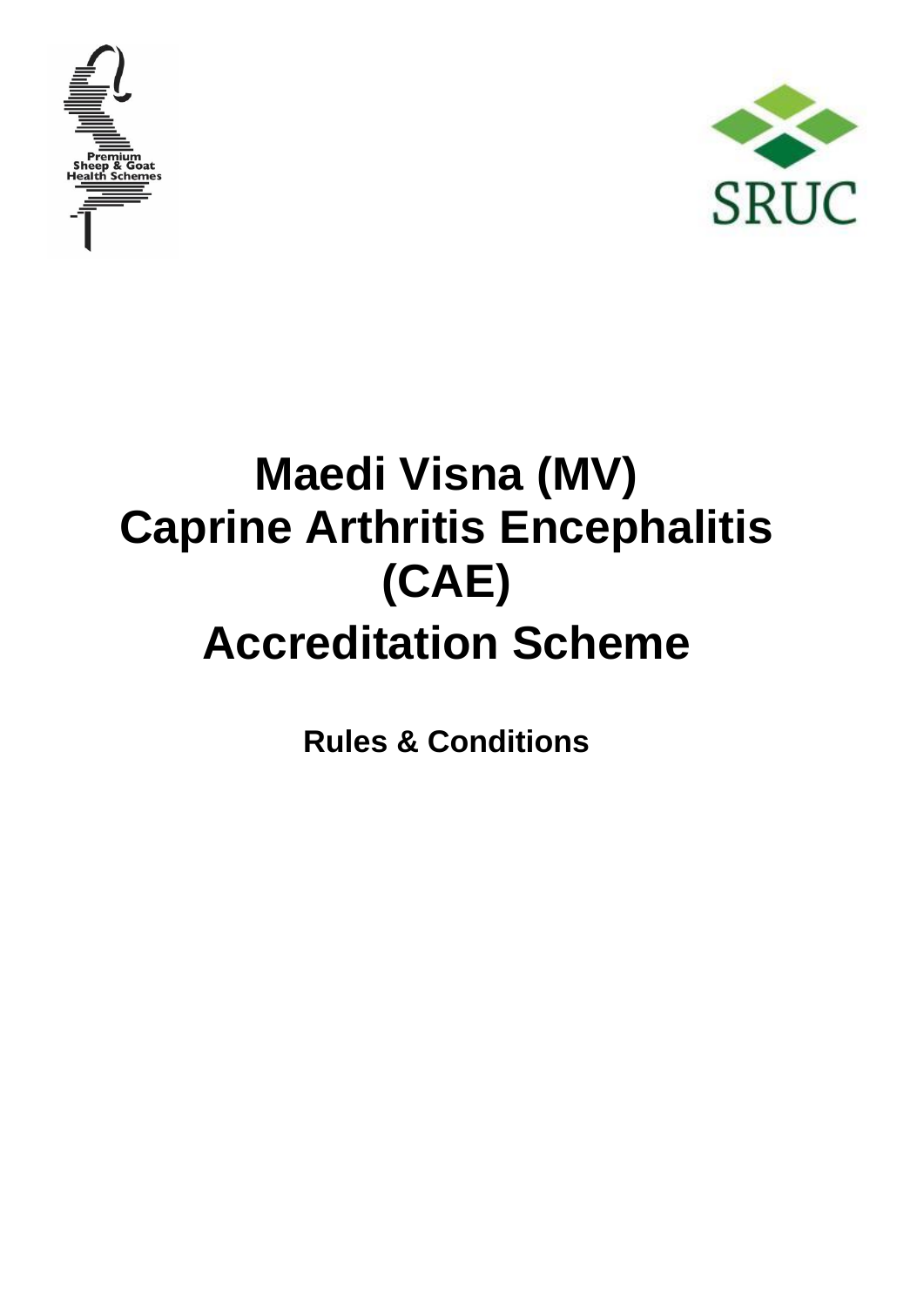# **CONTENTS**

# **Page no.**

| Glossary                                                         | $\overline{2}$ |
|------------------------------------------------------------------|----------------|
| Introduction                                                     | 3              |
| The Rules                                                        | 4              |
| 1. Membership and Certification                                  | 4              |
| 2. Testing Programme                                             | 5              |
| <b>Biosecurity</b><br>3.                                         | 8              |
| 4. Animal Movement and Change of Ownership                       | 9              |
| 5. Record Keeping                                                | 13             |
| Contact with Non-MV/CAE Accredited Animals<br>6.                 | 13             |
| 7. Withdrawal from MV/CAE Accreditation Scheme or Loss of Status | 14             |
| Appendix 1: Flock/Herd Test Numbers                              | 17             |
| Appendix 2: Summary of Tests Required for Accreditation          | 18             |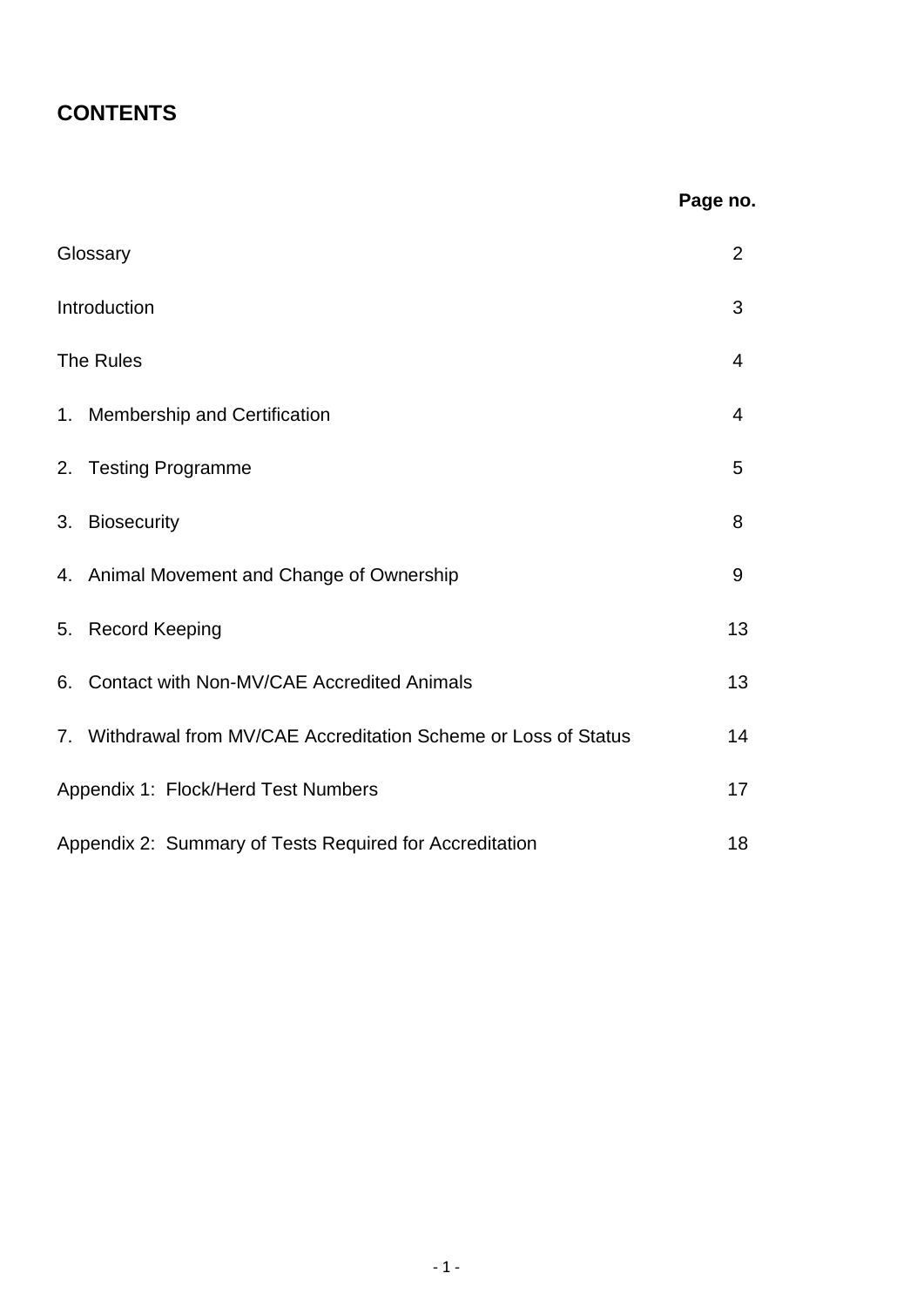# **GLOSSARY**

#### **The following words and phrases have the following meanings when used in these Rules and Conditions:**

**Animal** means sheep or goat

**Export Certificate** means a certificate confirming the MV/CAE accredited status of an animal

**Flock/herd** means a **flock of sheep or a herd of goats** including females of breeding age

**Health Status Report** means a certificate issued in respect of an animal confirming that it is part of an MV/CAE accredited flock in accordance with the rules

**Holding** means any place in which animals are held, kept, bred, handled or shown to the public

**MV** means Maedi Visna

**CAE** means Caprine Arthritis Encephalitis

**MVAS** means Maedi Visna Accreditation Scheme

**CAEAS** means Caprine Arthritis Encephalitis Accreditation Scheme

#### **MV/CAE Accredited** means:

- In relation to an animal, that it is monitored in accordance with the rules of the MVAS/CAEAS and issued with a Health Status Report pursuant to Rule 1.3 and has not subsequently tested positive for MV/CAE or lost its MV/CAE accredited status pursuant to Rule 6
- In relation to a flock/herd that it consists only of MV/CAE accredited animals

**Non-MV/CAE Accredited** means in relation to an animal or flock/herd that it is not MV/CAE accredited

**Periodic Test** means a test carried out periodically on MV/CAE accredited flocks/herds and animals in accordance with Rule 2.5 in order to maintain MV/CAE accredited status

**Periodic Testing** means the carrying out of the periodic tests

**Qualifying Tests** means the 2 consecutive blood tests required to be carried out in order to join the MVAS/CAEAS

**Rules** means these rules and conditions relating to the MVAS and CAEAS

**SRUC** means SRUC Veterinary Services

**Tested** means blood tested for MV/CAE

**Testing** means blood testing for MV/CAE

**You** means an owner of animals or any agent or other person employed by that owner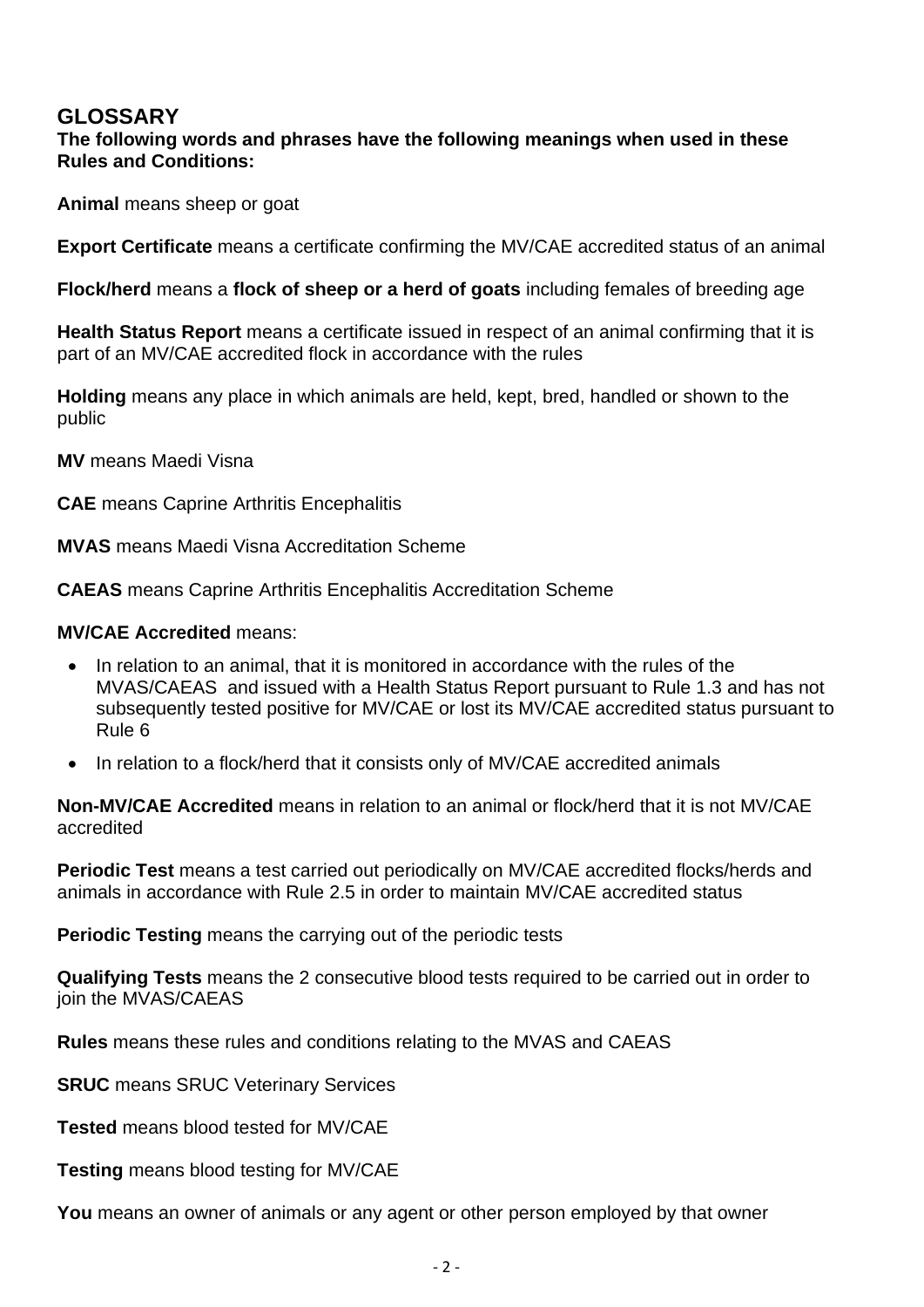# **INTRODUCTION**

#### **What is Maedi Visna/Caprine Arthritis Encephalitis?**

Maedi Visna (MV) is a chronic infectious viral disease affecting the lungs and nervous system of sheep which can be transmitted between individual sheep and flocks. The virus which causes Caprine Arthritis Encephalitis (CAE) in goats is very similar to MV virus and there is evidence that cross infection can occur between species. Therefore for the scheme purposes "animal(s)" refers to both sheep and goats.

Blood testing allows identification of infection. There is no vaccine, no cure and the disease is fatal.

#### **Purpose of the scheme**

The MVAS/CAEAS is a voluntary scheme which allows you to demonstrate that your animals have been tested and are accredited free of MV/CAE.

#### **Key benefits for members**

- It helps you to reduce the risk of your flock/herd contracting MV/CAE
- It allows you membership of an elite nationally recognised health scheme with the backing of SRUC
- It enables you to attend shows and sales from which your animals would otherwise be barred
- It allows you to export to certain countries free from MV/CAE
- It allows you to advertise to potential purchasers that your flock/herd is MV/CAE accredited
- It adds value to your flock/herd by enabling you to supply purchasers who demand MV/CAE accredited stock
- It acts as an early warning system should infection be inadvertently introduced

#### **Who governs the scheme?**

**Organisation & Supervision:** As part of its Premium Sheep & Goat Health Schemes, SRUC is appointed to organise and supervise the MVAS and CAEAS.

**Inspections and certification of compliance with the Rules:** Practising veterinary surgeons are appointed to carry out flock/herd inspections and check on compliance with the rules. SRUC can organise random flock/herd inspections at any time to check that scheme rules and conditions are being followed – these can be done by SRUC vets or can be subcontracted.

**Monitoring of shows and sales:** SRUC can inspect, or subcontract the inspection of MV/CAE accredited sections of shows and sales to ensure compliance with rules and conditions.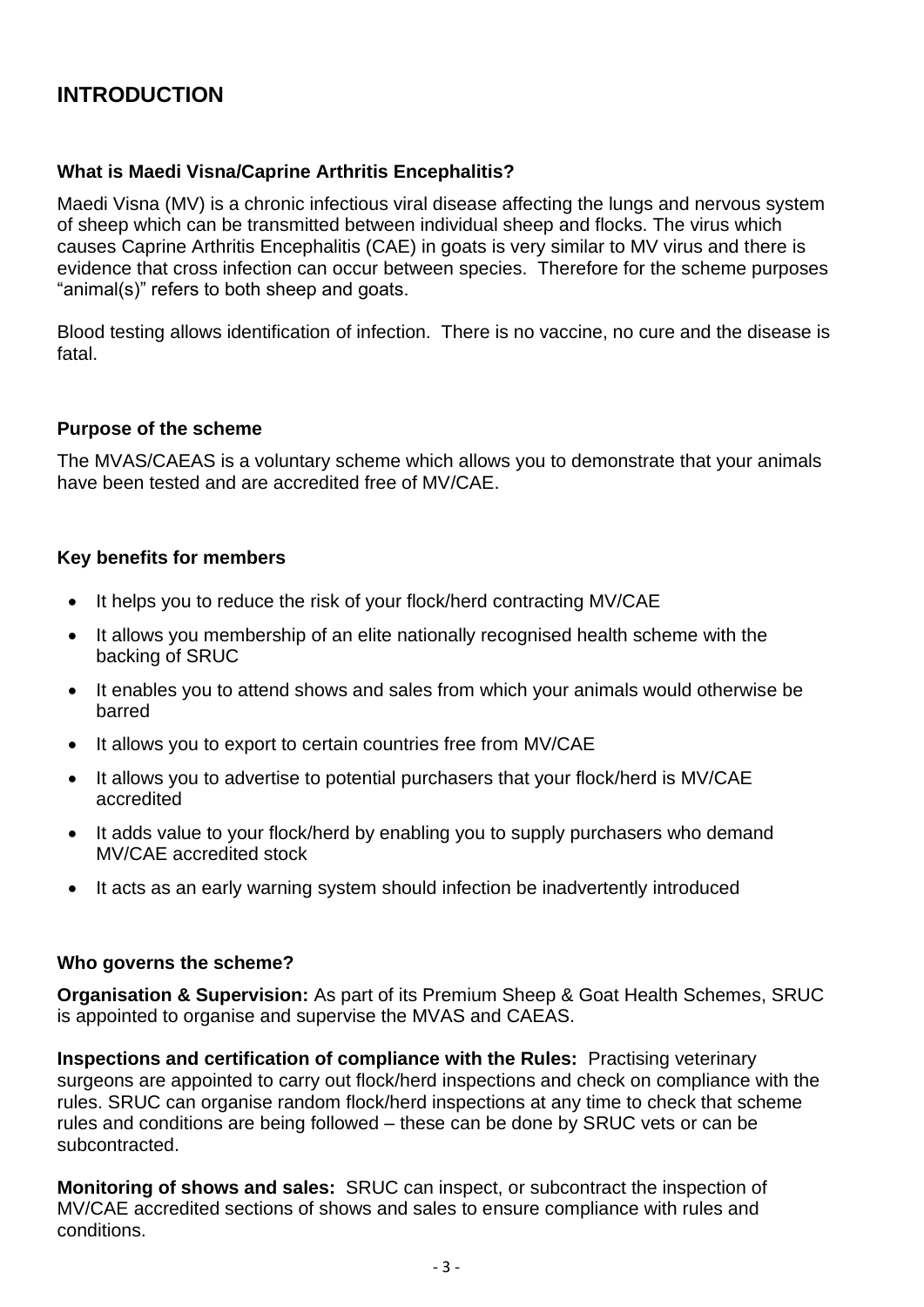# **THE RULES**

# **1 MEMBERSHIP AND CERTIFICATION**

## **1.1 Eligibility to join**

You can join MVAS/CAEAS in respect of a flock/herd or a holding provided that:

- The flock/herd is situated in Great Britain
- The flock/herd meets the MVAS/CAEAS requirements as detailed in these rules
- You strictly adhere to the rules of the MVAS/CAEAS

Failure to do so will result in penalties as detailed in Rule 7

#### **1.2 Application process**

In order to join MVAS/CAEAS you must complete the official application form. This is available on request from SRUC Veterinary Services at:

PSGHS Office Greycrook, St. Boswells, Melrose TD6 0EQ Tel: 01835 822456 Email: psghs@sac.co.uk or www.sheepandgoathealth.co.uk

# **1.3 Certification**

Only flocks/herds (or groups of animals within flocks/herds) that have a current and valid health status report, and which have not lost their MV/CAE accredited status as described in Rule 7.1.1 are deemed MV/CAE accredited in accordance with the rules.

SRUC is responsible for issuing health status reports. As keeper of the flock/herd you are responsible for ensuring that testing is carried out within such a time frame that enables SRUC, subject to the results of that testing, to issue each health status report prior to the expiry date of any existing health status report.

The health status report is issued by SRUC annually on confirmation of all MV/CAE testing being negative.

Certification of freedom requires negative test results, but also that the declaration stating that the rules of the scheme have been adhered to, has been signed by both the keeper of the flock and the veterinary practitioner who carried out the sampling.

Valid and current health status reports are required to gain entry to MV/CAE accredited sections of shows.

A valid and current health status report must be in place before an animal or flock/herd is allowed to come into contact with another MV/CAE accredited animal or flock/herd.

SRUC will issue an export certificate for MV/CAE accredited animal(s) on request for export purposes.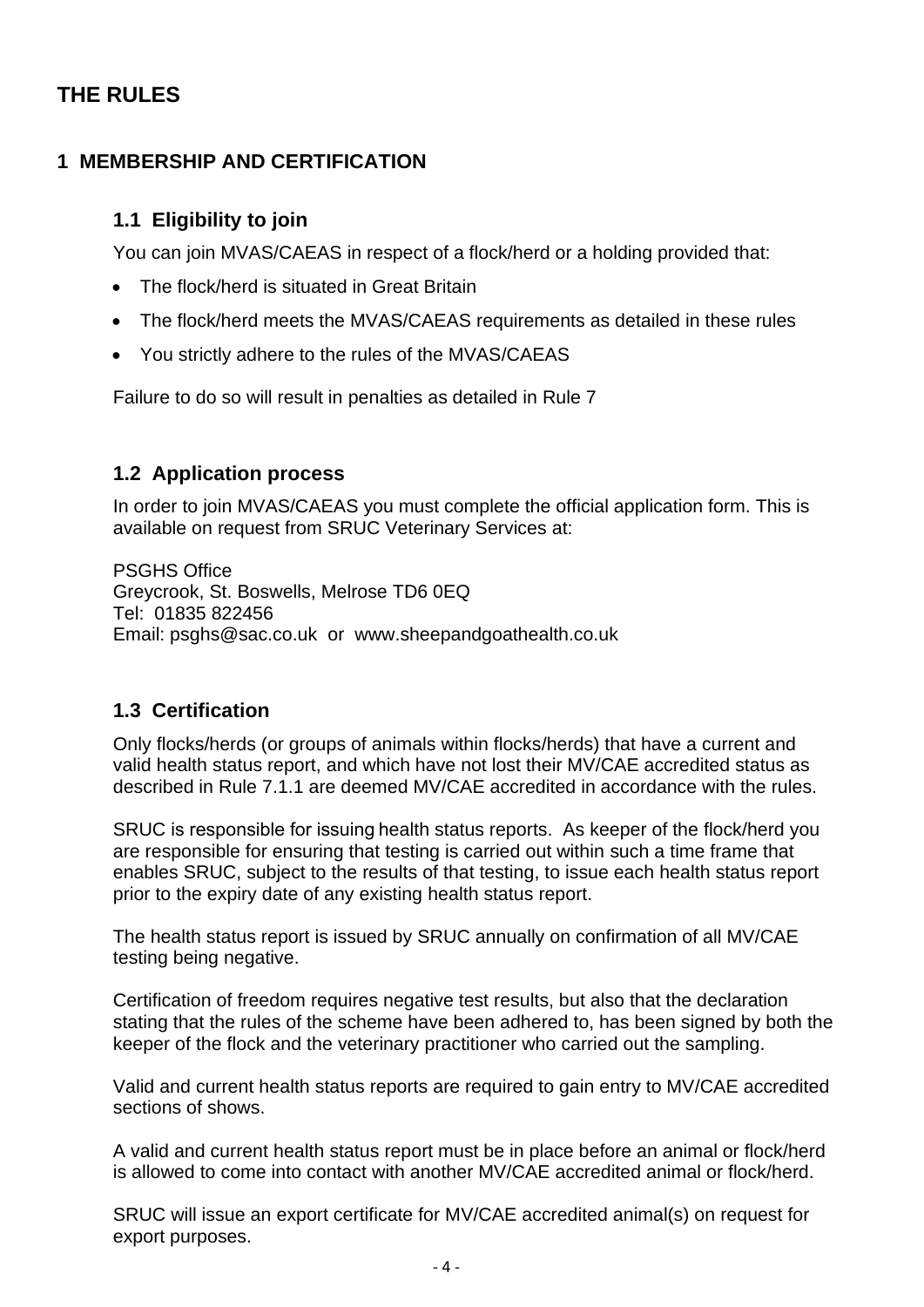# **1.4 Reporting suspected infection**

If you suspect that an animal is infected with MV/CAE, this must be reported to your veterinary surgeon for investigation. The veterinary surgeon may decide:

- That the animal is not infected with MV/CAE and that no further action is required
- That MV/CAE cannot be ruled out and that testing of each animal suspected of being infected must be undertaken and samples submitted to SRUC

If the testing carried out on the suspect animal confirms the presence of MV/CAE, the accredited status of the flock/herd of which it is a member will be suspended immediately unless the positive animal is one which has been (and is still being) kept in isolation in accordance with Rule 6.1.

If MV/CAE is confirmed in a flock/herd, breakdown procedures in Rule 7.2 must be followed in order to regain MV/ CAE accredited status.

# **1.5 Discretion of SRUC**

SRUC's decisions are deemed to be final and SRUC shall have sole discretion to determine the following:

- Whether a flock's/herd's MV/CAE accredited status should be suspended or removed under the MVAS/CAEAS
- Interpretation of the rules
- Whether to inform other parties of any loss of status

SRUC reserves the right to carry out farm inspections and to require any animal to be tested at any time.

These rules are not exhaustive and SRUC reserves the right to act as it sees fit in relation to any circumstance relating to the operation or governance of the MVAS/CAEAS which, in the sole discretion of SRUC, is not adequately provided for under these rules, and to amend these rules from time to time.

# **2 TESTING PROGRAMME**

#### **2.1 Qualifying tests**

To become MV/CAE accredited, the flock/herd must undergo the following qualifying tests:

## **2.1.1**

At the first qualifying test, all animals in the flock/herd aged 12 months or older must be tested UNLESS:

- The flock/herd has been established for a minimum of 3 years
- At least 90% of female replacements are home bred
- Any purchased animals in the past 3 years have come from MV/CAE accredited flocks/herds
- There is no other animal on the holding(s) that is to remain non-MV/CAE accredited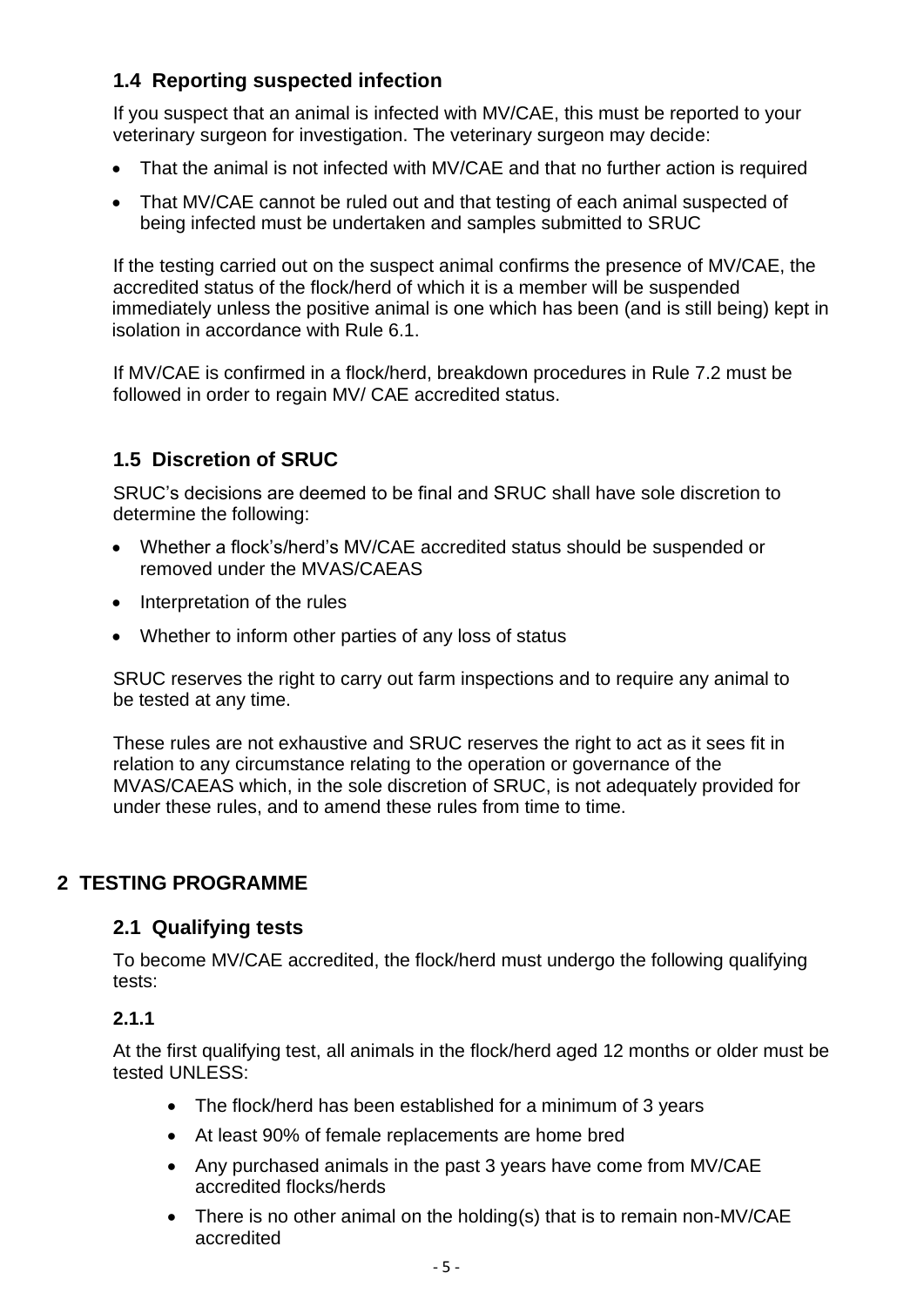## **2.1.2**

If ALL the conditions specified in Rule 2.1.1 are met, then at the first qualifying test the number of animals to test should be calculated from the table in Appendix 1. **All rams/billys must be tested.** SRUC has the discretion to require a greater proportion of the flock/herd to be tested.

#### **2.1.3**

The second qualifying test is to be carried out 6 to 12 months after the first qualifying test. All animals over 12 months of age must be tested.

# **2.2 Testing acquired stock**

Any acquired animals that are to be added to the flock/herd must be tested in accordance with Rule 4.1.

# **2.3 Qualifying test results**

If both qualifying tests give only negative results, the flock/herd becomes MV/CAE accredited and the flock/herd thereafter undergoes periodic testing.

# **2.4 Periodic testing**

#### **2.4.1**

After becoming MV/CAE accredited the first periodic test must take place a maximum of 12 months later.

#### **2.4.2**

If the first periodic test is negative, the second periodic test must be carried out a maximum of two years after the first.

#### **2.4.3**

After the second periodic test the following applies:

- Flocks/herds kept on a holding where non-MV/CAE accredited animals have been present at any point since the last periodic test must carry out periodic testing every second year
- Flocks/herds kept on a holding where only MV/CAE accredited animals have been present since the last periodic test must carry out periodic testing every 3 years

#### **2.4.4**

AI/ET centres are required to test:

- All stock (e.g. teasers), over 12 months old, on an annual basis
- All purchased stock 6 months after arrival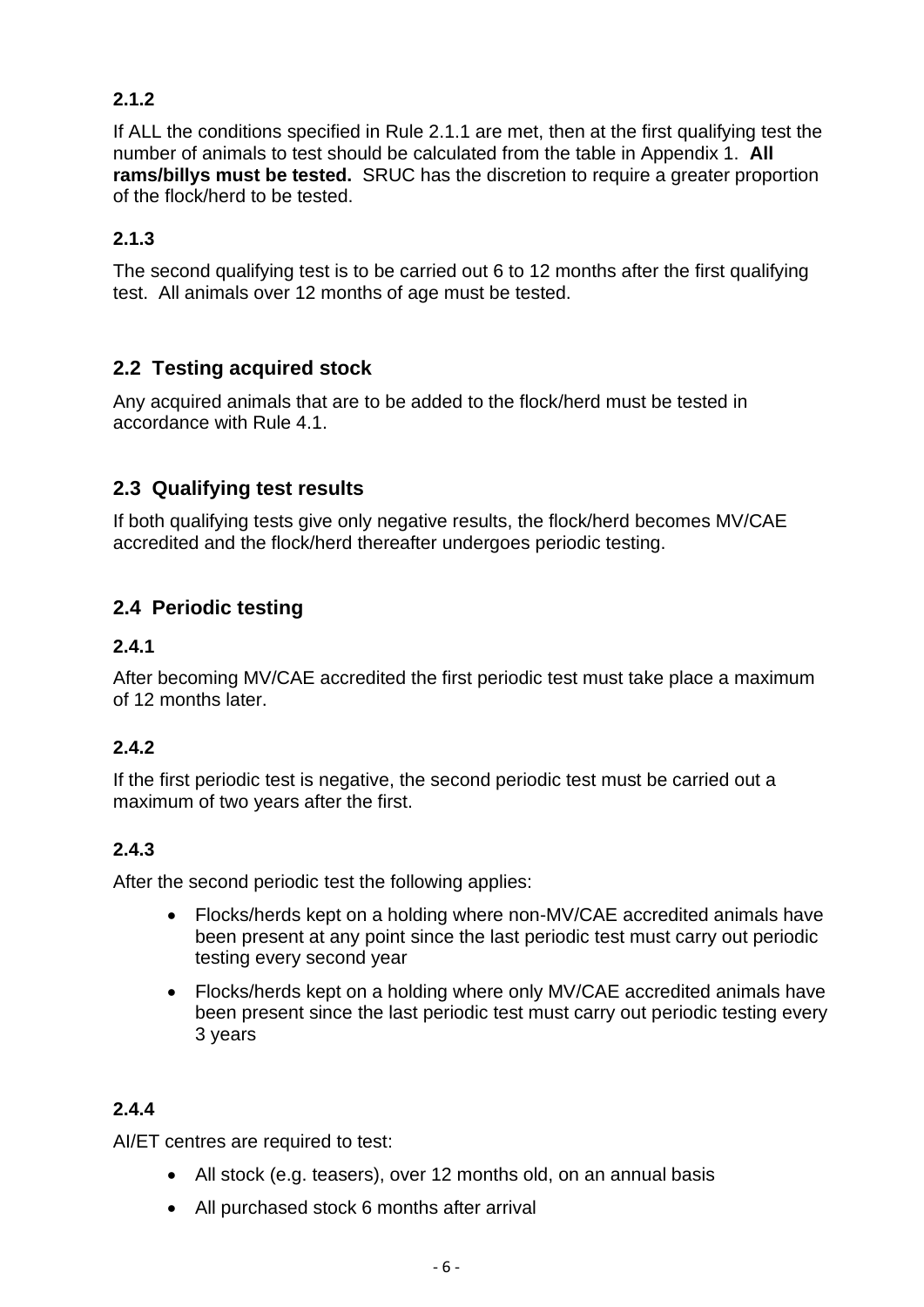# **2.5 Requirements of Periodic Testing**

#### **2.5.1 At each periodic test:**

- The minimum number of animals to be tested should be calculated from the table in Appendix 1
- All MV/CAE accredited animals over 12 months of age added to the flock/herd and not tested since arrival must be tested IN ADDITION to the number of animals as calculated above. If more than 55 have been added from a single flock/herd the number to test from that source should be calculated using the table in Appendix 1
- Separately managed groups within a flock/herd should be sampled according to the numbers in the sample size table in Appendix 1. For example: if in a flock/herd of 500 sheep/goats, 200 are run on one farm and 300 on a separate farm, then the numbers sampled should be 105 and 115 respectively
- All males aged 18 months or older must be tested

## **2.5.2 Non-MV/CAE accredited animal screen**

If non-MV/CAE accredited animals are kept on the same holding(s) as MV/CAE accredited animals **at every RPBT a female cull screen of 12 non-MV/CAE accredited animals must be performed**.

- The flock's/herd's veterinary surgeon should perform the selection of animals to be tested using the criteria outlined on the submission form
- If suitable animals are not available to test as part of the female cull screen of 12 non-MV/CAE accredited animals at the time of the RPBT, the screen can be performed on a separate occasion however testing will revert to one-yearly until the test is completed
- If any animal tests antibody positive in the female cull screen the flock/herd will be classified as "high risk" and the MV/CAE accredited flock will revert to one-yearly testing
- If it can be proven by testing that MV/CAE infection has been eradicated from the non-MV/CAE accredited flock/herd, the MV/CAE accredited flock/herd can revert to two yearly testing.
- A negative female cull screen of 12 non-MV/CAE accredited animals **does not** indicate freedom from MV/CAE infection in the non-accredited flock/herd and strict biosecurity should be maintained (see Rule 3).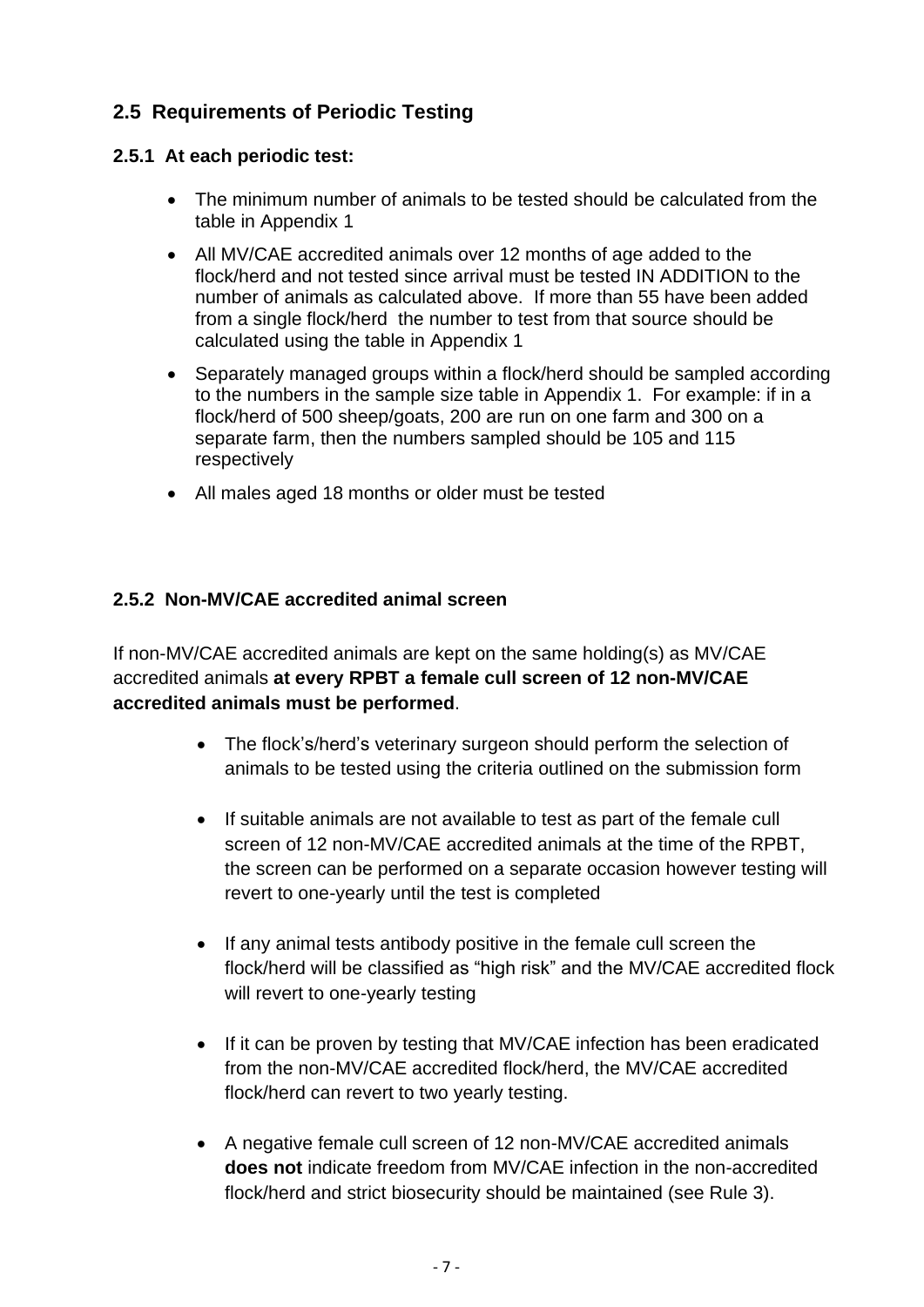# **2.5.3**

For periodic testing of MV/CAE accredited animals that are added to your flock/herd see Rule 4.1.2.

# **2.5.4**

Non-MV/CAE accredited added animals must be kept isolated from MV/CAE accredited animals in accordance with Rules 3.1 to 3.5 (Biosecurity) and 4.1.5 (Acquiring non-MV/CAE accredited animals) until the non-MV/CAE accredited animals have passed both qualifying tests.

# **2.5.5**

At each qualifying and periodic test flock information will be collected and a declaration that the rules of MVAS/CAEAS have been adhered to will be signed by the owner/manager and their veterinary surgeon. A brief summary of testing protocols is given in Appendix 2.

# **3 BIOSECURITY**

# **3.1 Farm boundaries**

MV/CAE accredited animals must not be allowed to come into contact with non-MV/CAE accredited animals at any time.

Farm boundaries must be adequate to prevent animals from straying onto or off holding(s) and to prevent nose to nose contact between animals.

Other than as provided for at Rule 4.2.3 (segregation at temporary locations), there must be a minimum of a two metre gap between MV accredited and non-MV accredited and a three metre gap between CAE accredited and non-CAE accredited animals at all times.

# **3.2 Using and sharing non-MV/CAE accredited stock facilities**

If MV/CAE accredited and non-MV/CAE accredited animals are kept on the same holding(s) they must be kept as far apart as possible. As a minimum sheep will be at least 2 metres apart and goats at least three metres apart, other than as provided for at Rule  $4.2.3$ .

#### **WARNING: Keeping MV/CAE accredited and non-MV/CAE accredited flocks/herds on the same premises increases the risks of spreading infection.**

MV/CAE accredited animals and non-MV/CAE accredited animals should not be housed together in the same airspace, even if physically separated (except as provided for in Rule 4.2.3).

MV/CAE accredited animals must not be introduced to any field that has been grazed by non-MV/CAE accredited animals within the preceding 7 days.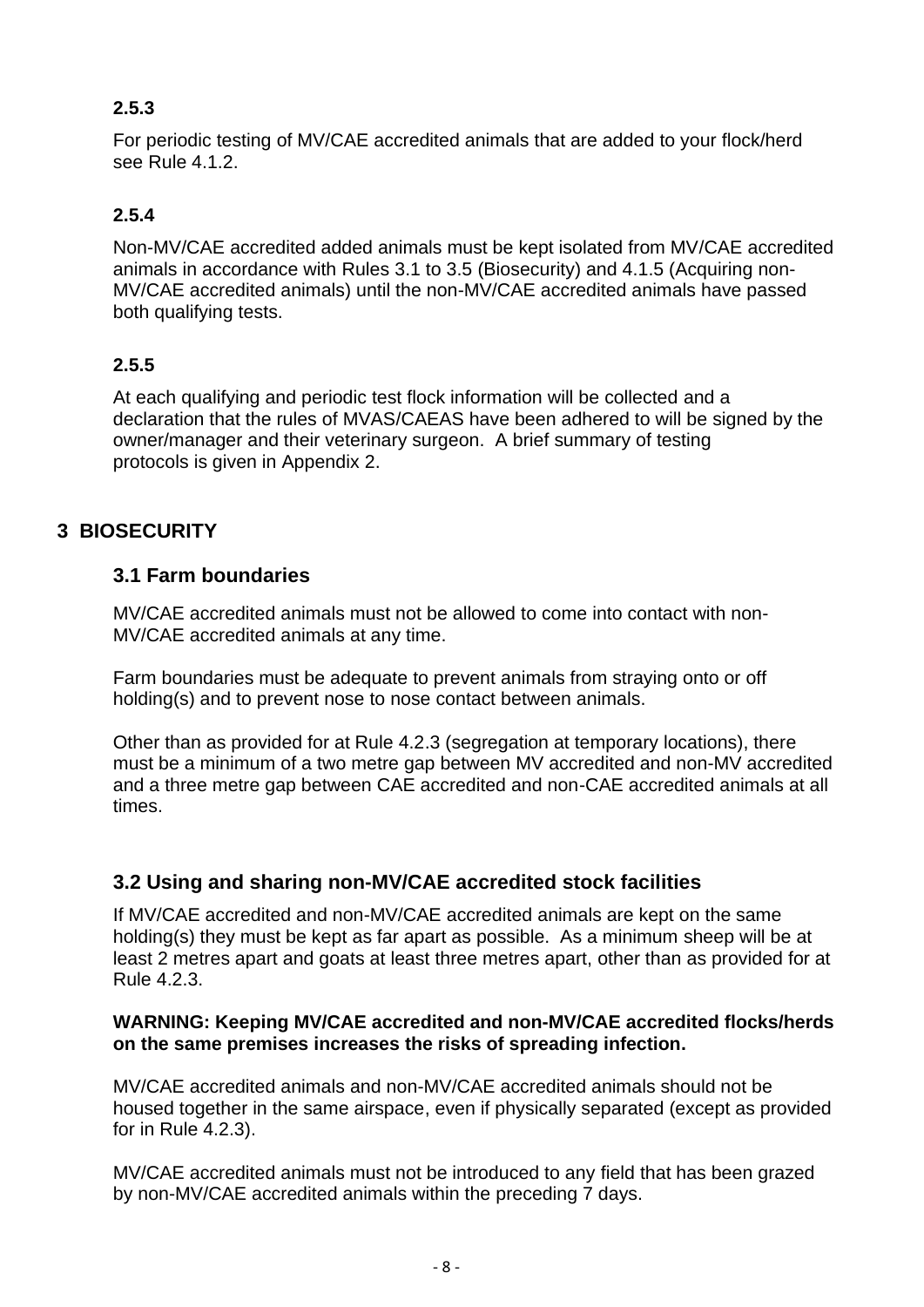Equipment such as ear tattooing forceps, drenching guns, surgical equipment, hypodermic needles or any other equipment which may draw blood must not be shared between MV/CAE accredited and non-MV/CAE accredited animals.

Handling facilities and livestock trailers which are used by MV/CAE accredited and non-MV/CAE accredited animals must be cleaned and disinfected before use by MV/CAE accredited animals.

Colostrum from non-MV/CAE accredited animals must not be brought into an MV/CAE accredited flock or fed to MV/CAE accredited animals.

Only embryos or semen from MV/CAE accredited animals may be used to impregnate, inseminate or fertilise a MV/CAE accredited animal:

- If embryos from MV/CAE accredited animals are used to impregnate non-MV/CAE accredited animals the resultant lambs/kids will immediately lose their status
- Embryo transfer recipient animals must be MV/CAE accredited to preserve the status of the embryo

#### **3.3 Notice of security threats**

You must notify SRUC of changes which could affect the security of a flock/herd or an animal.

You must notify SRUC if a non-MV/CAE accredited flock is introduced to a holding(s) that previously held only MV/CAE accredited animals. A flock/herd inspection may be required.

#### **3.4 Identification**

All animals exhibited or sold as MV/CAE accredited must be permanently and individually marked in accordance with the legislative requirements, so that:

- The flock/herd of origin can be identified
- Individual animals can be identified

# **4 ANIMAL MOVEMENT AND CHANGE OF OWNERSHIP**

#### **4.1 Testing acquired stock**

#### **4.1.1 Establishing a new MV/CAE accredited flock/herd by acquiring MV/CAE accredited animals**

You must meet the following criteria for the animals to maintain their MV/CAE accredited status:

- You are a member of or have applied to join the MVAS/CAEAS
- You have had the holding on which you intend to keep the animals inspected by a veterinary surgeon and have completed a [premises check form](http://www.sruc.ac.uk/downloads/file/698/mvcae_accreditation_premises_check_form)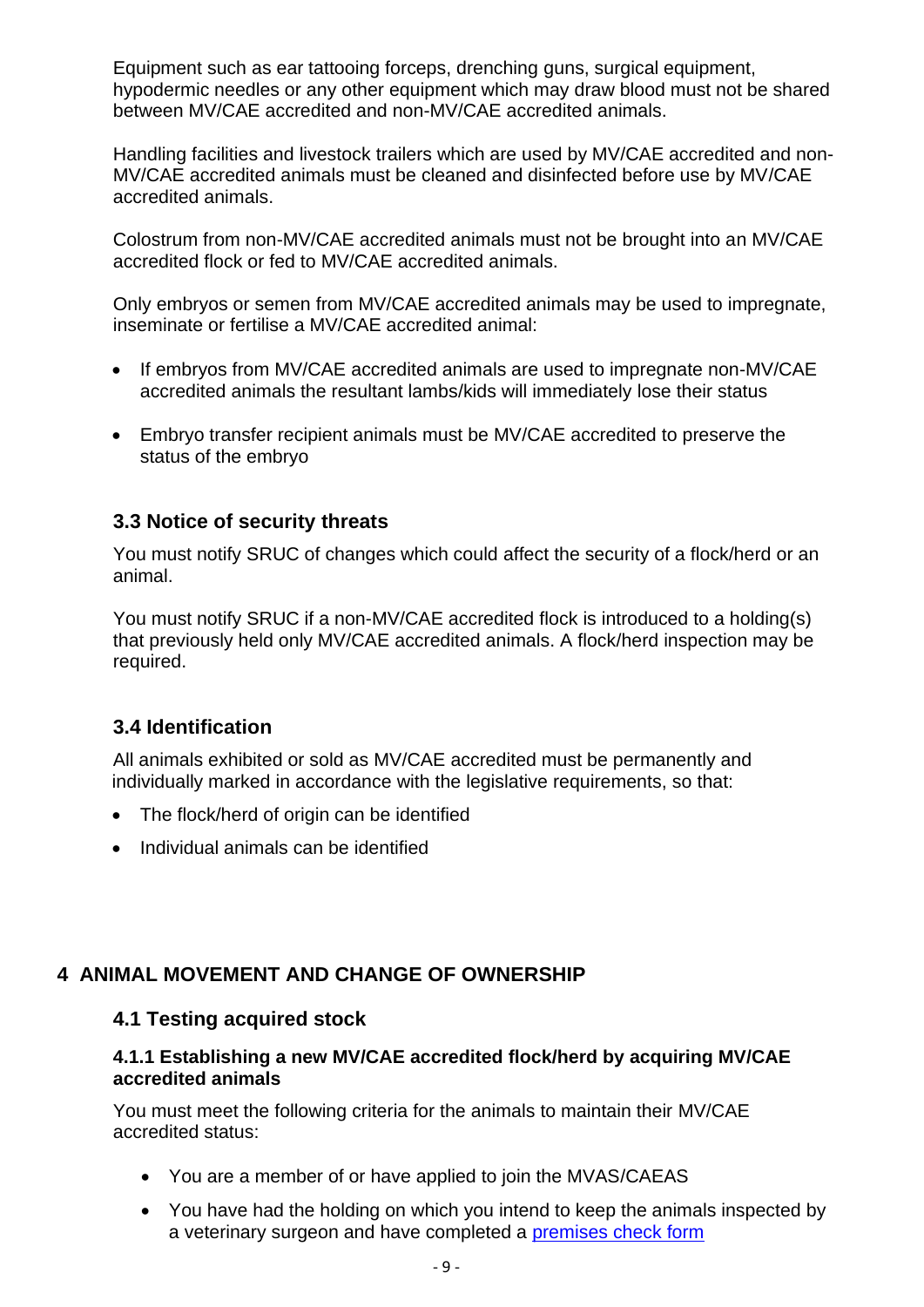- You have ensured that the security of the animals or flock/herd has been maintained in accordance with Rules 3.1 to 3.5 and Rule 4.2 if applicable
- *First Periodic Test:* must be carried out 6 to 12 months after the date of the arrival of the first purchased animal onto your holding. All animals over 12 months of age must be tested unless more than 55 Animals have been added from a single flock. In that case the number to test from that source should be calculated using the table in Appendix 1
- *Second Periodic Test:* carried out 12 months after the first test. The requirements of periodic testing are further explained in Rule 2.5

#### **4.1.2 Adding MV/CAE accredited animals to an MV/CAE accredited flock/herd**

All MV/CAE accredited animals added to an MV/CAE accredited flock/herd must be tested between 6 and 12 months after arrival.

- They must have been on the holding for a minimum of 6 months before testing
- Failure to comply with this rule will lead to the flock/herd reverting to one vearly testing
- It is also strongly recommended that all added animals regardless of age are tested at the **time of purchase** before adding them to the accredited flock/herd. This would include, for example, male animals younger than 12 months of age, although they would also need to be tested again as above to prevent a breach of the rules
- Any bought-in accredited animal that is to be sold on before its 6-12 month individual test *on purchased accredited animals* has been completed should be tested prior to sale and then subject to the 6-12 month test requirement once in new flock

#### **4.1.3 Imported Animals**

Imported animals accredited under a non-UK scheme must be kept isolated until authorisation is given by the PSGHS vet to add them to the MV/CAE accredited flock.

- Accreditation certificates of imported animals and a signed import declaration should be sent to the PSGHS office for examination. Import declaration forms can be found at [www.sheepandgoathealth.co.uk](http://www.sheepandgoathealth.co.uk/)
- The PSGHS will then issue clearance to add the animals to the flock/herd if appropriate
- All imported animals with recognised non-UK MV/CAE accreditation will require testing as per Rule 4.1.*2 "Adding MV/CAE accredited animals to an MV/CAE accredited flock/herd"*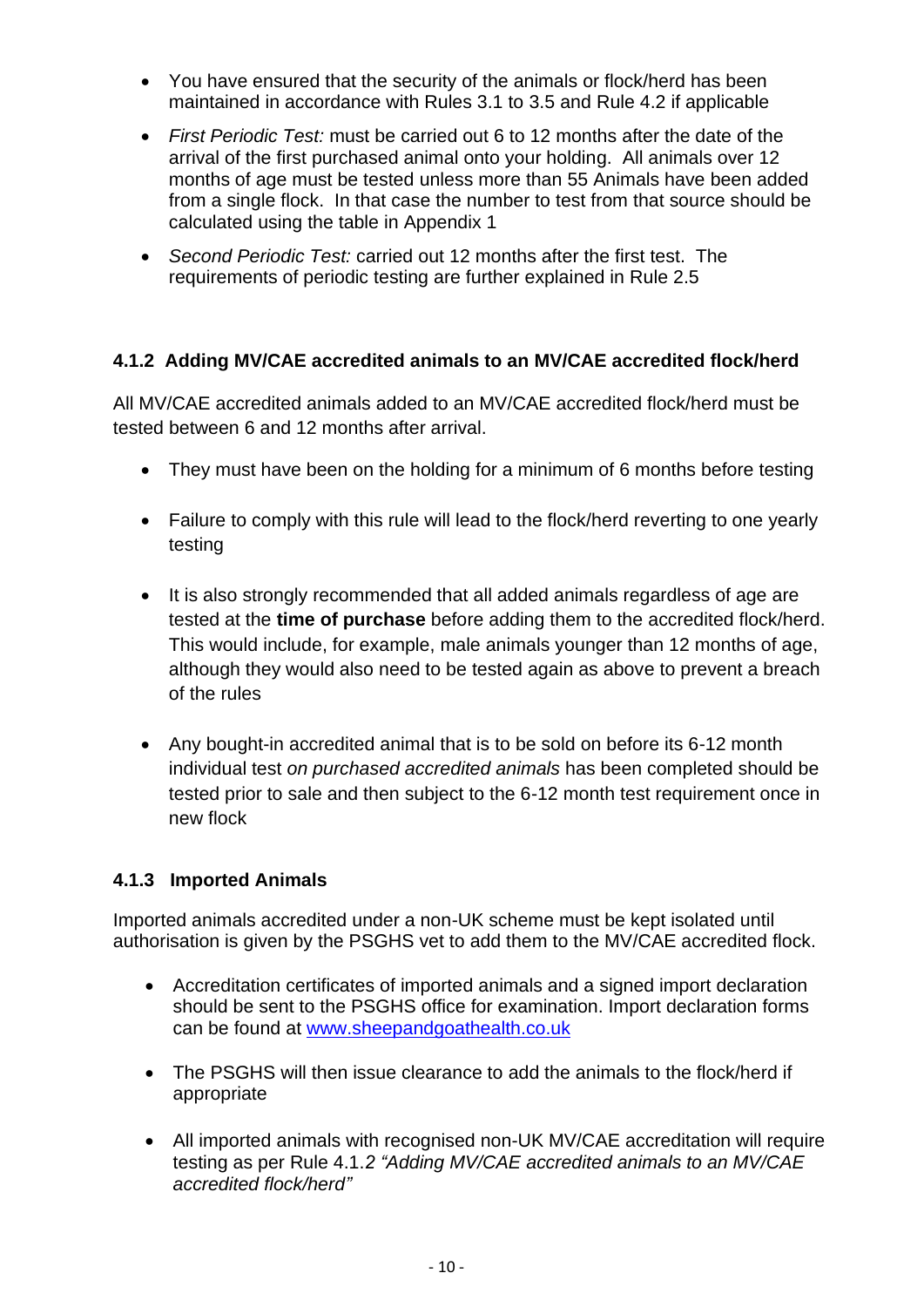• Imported animals that are not accredited under a recognised non-UK accreditation scheme will require testing as per Rule 4.1.5 *"Acquiring non-MV/CAE accredited animals"*.

#### **4.1.4 Imported semen/embryos**

Imported semen/embryos from animals accredited under a non-UK scheme must not be used/implanted in MV/CAE accredited animals until authorisation is given by the PSGHS vet.

- Accreditation certificates from the animals of origin used to produce semen/embryos should be sent to the PSGHS office for examination
- The PSGHS will then issue clearance if appropriate to use/implant the semen/embryos in MV/CAE accredited animals
- Semen/embryos from animals that are not accredited under a recognised non-UK accreditation scheme should not be used/implanted in MV/CAE accredited animals

# **4.1.5 Acquiring non-MV/CAE accredited animals**

If you acquire non-MV/CAE accredited animals, each animal must pass two qualifying tests (as explained in Rule 2.1) in order to become MV/CAE accredited.

Non-MV/CAE accredited animals MUST NOT be added to a MV/CAE accredited flock/herd until they have passed both qualifying tests and written confirmation of these results is received.

You must ensure that the security of the animals or flock/herd has been maintained in accordance with Rules 3.1 to 3.5.

# **4.1.6 Adding animals during qualifying tests**

If you intend to add any non-MV/CAE accredited animals to the flock/herd after the first qualifying test you must ensure that either:

• The added animals are kept isolated from the flock/herd until they have passed both qualifying tests, 6 to 12 months apart as detailed in Rule 2.1

OR:

• If all added animals have passed the first qualifying test, as detailed in Rule 2.1, they may join the flock/herd and the whole flock/herd will undergo the second qualifying test 6 months later. They MUST NOT mix with MV/CAE accredited stock during this period

The added animals must be 12 months or older at the time of the first qualifying test.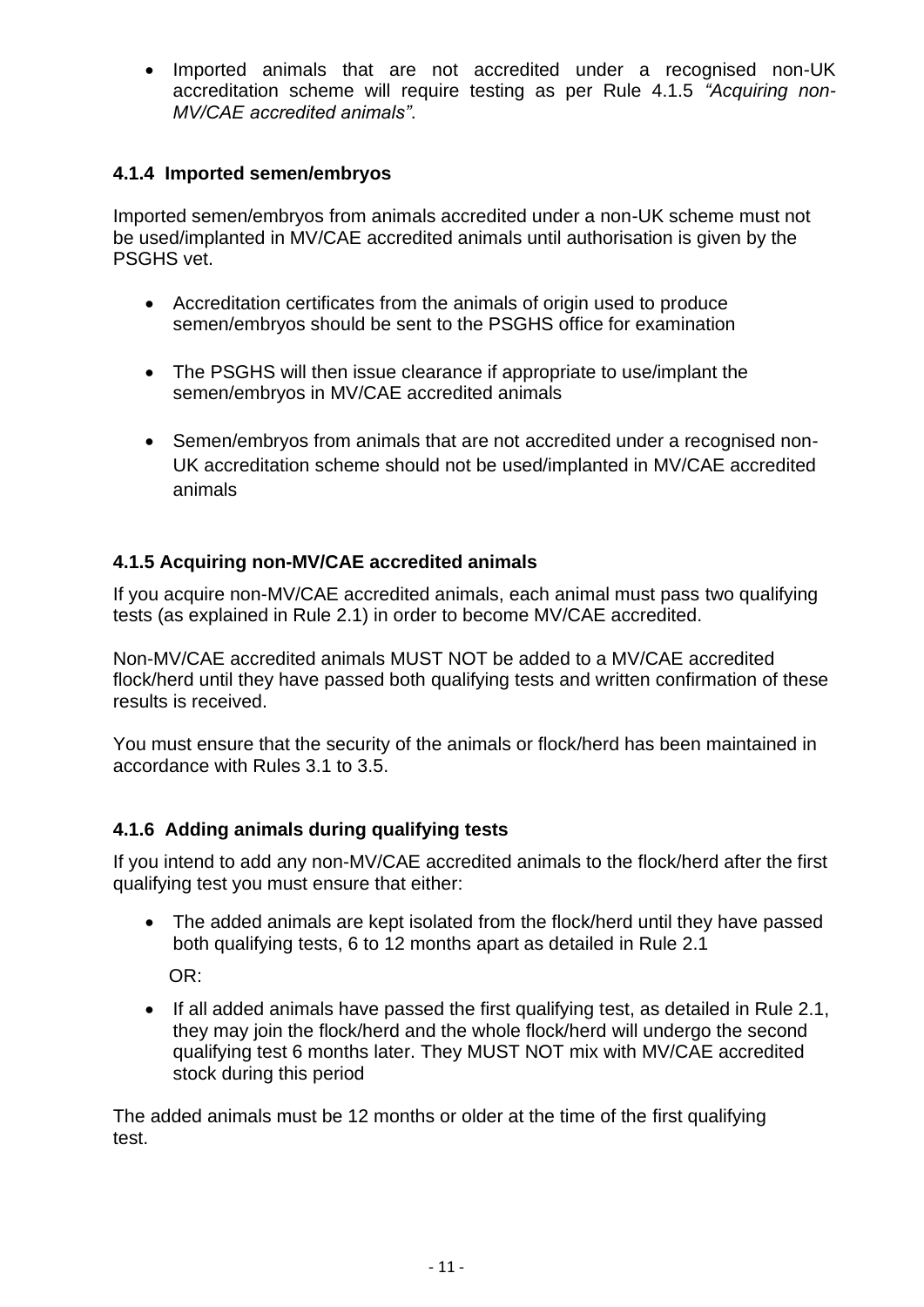# **4.2 Moving animals**

Any animal which moves from one location to another will automatically lose its MV/CAE accredited status unless you ensure that all of the following conditions are met:

## **4.2.1 Transport**

- MV/CAE accredited animals attending shows, sales or leaving their holding for any other purpose must travel segregated from and not come into contact with any animals which are not MV/CAE accredited (except as provided in Rule 4.2.3)
- MV/CAE accredited and non-MV/CAE accredited animals must not be transported in the same vehicle unless it has solid partitions and separate ramps. If animals are transported in this way, the MV/CAE accredited animals may return to their flock/herd of origin or to another MV/CAE accredited flock/herd without any isolation, testing or loss of status
- Vehicles previously used for transporting animals must be cleaned and disinfected before being used by MV/CAE accredited animals

# **4.2.2 Segregation**

If you acquire non-MV/CAE accredited animals or are unsure of the animals' status, you must physically segregate the animals from MV/CAE accredited animals until they have been tested in accordance with Rule 4.1.5

# **4.2.3 Segregation at temporary locations**

While at any temporary location such as a show or sale, MV/CAE accredited and non-MV/CAE accredited animals may share an airspace provided that they are separated by a 2 metre division for sheep/3 metre division for goats or a solid barrier at least 2 metres high for sheep/3 metres high for goats. This is only acceptable for short periods of up to 10 days

**If you are unsure of an animal's status, you are strongly advised to seek advice from the PSGHS Office before acquiring the animal, as noncompliance may result in loss of status.**

# **4.3 Returning animals to a holding**

If you return a previously MV/CAE accredited animal to your MV/CAE accredited holding, the flock(s)/herd(s) situated on that holding(s) will lose their MV/CAE accredited status unless the following requirements are met:

- The animal must not have lost its MV/CAE accredited status through noncompliance with Rule 4.2 or otherwise
- The animal must not have had any contact with non-MV/CAE accredited animals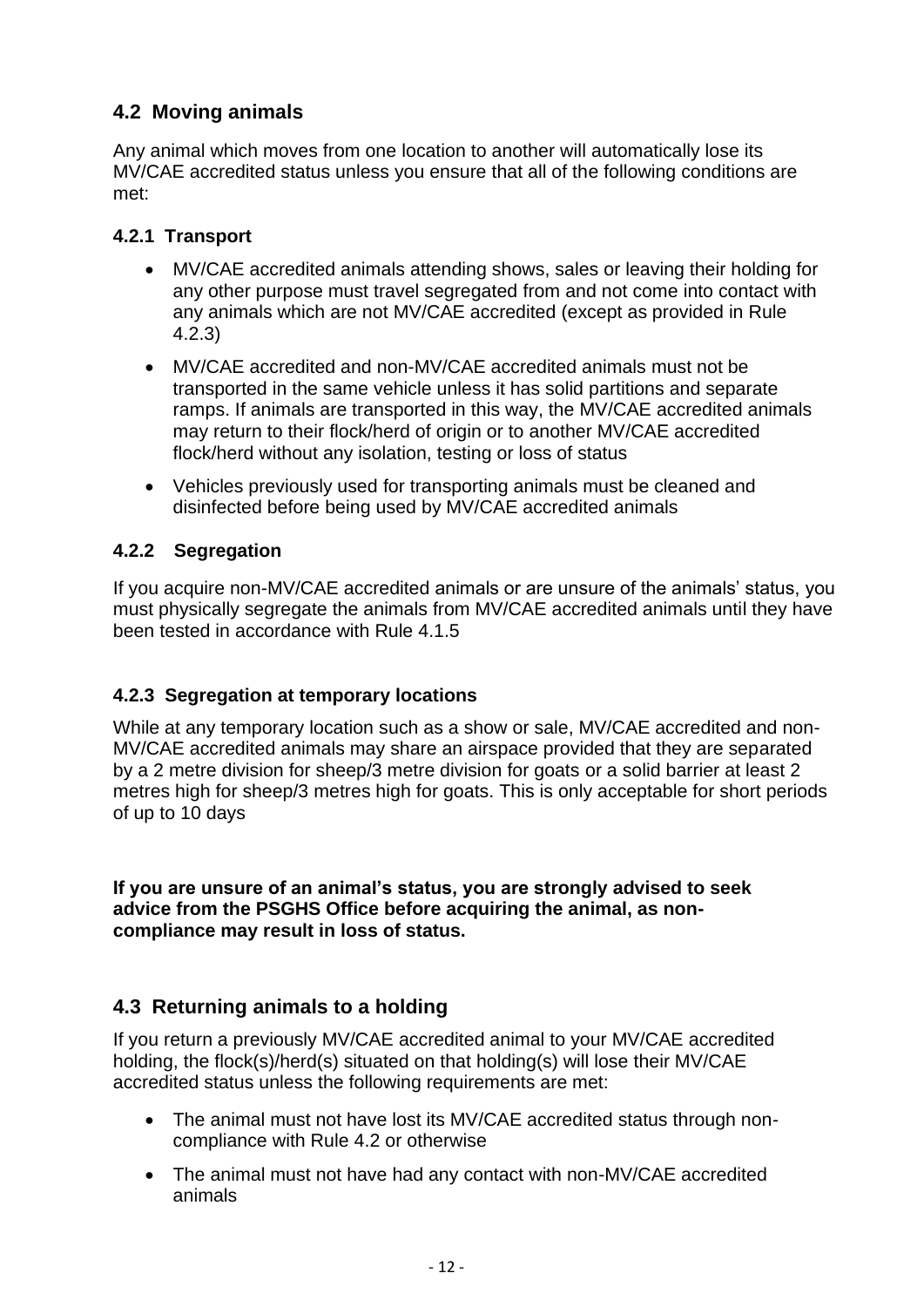# **5 RECORD KEEPING**

#### **5.1 Specific records you must keep and disclose**

You must keep records of the following information for seven years for your MV/CAE accredited animals:

- Identification, breed and sex
- Identity of dam
- Approximate date of birth (month and year)
- Date of death or disposal
- Reason for death or disposal
- Dates and results of all MV/CAE testing

#### **5.2 Private sales**

In the case of private sales, you must maintain movement records for each MV/CAE accredited animal within the flock/herd for a minimum period of three years.

Records must be made promptly available to SRUC on request.

# **6 CONTACT WITH NON-MV/CAE ACCREDITED ANIMALS**

#### **6.1 Isolation and testing**

If any MV/CAE accredited animal comes into contact with a non-MV/CAE accredited animal, then that animal shall lose its MV/CAE accredited status and you must carry out the following in order to protect and retain the flock's/herd's MV/CAE accredited status:

- The animal should be isolated for a minimum of 6 months
- After 6 months, the isolated animal(s) must undergo testing. If the result is negative, they may re-join the MV/CAE accredited flock/herd
- If any animal in the isolated group tests positive for MV/CAE it should be culled. The remainder of the group must stay in isolation until they have passed a further test 6 months later

ALTERNATIVELY:

• You may carry out testing of the non-MV/CAE accredited animal(s) with which your MV/CAE accredited animal(s) had contact. The MV/CAE accredited animals should be isolated until the result of the testing is known. If the non-MV/CAE accredited animal(s) test negative for MV/CAE then no further action is necessary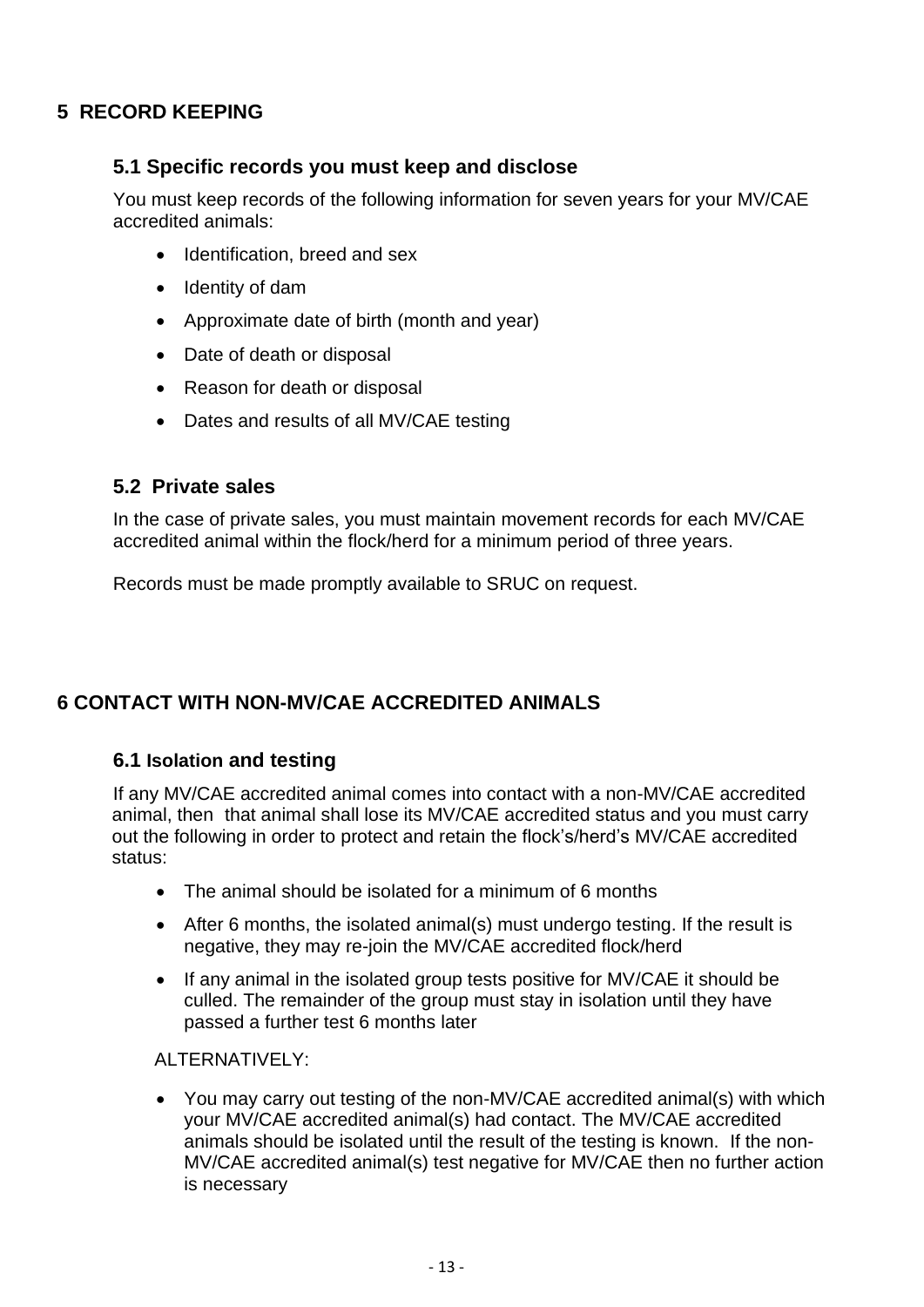# **6.2 Loss of MV/CAE accredited status**

If any MV/CAE accredited animal which has had contact with a non-MV/CAE accredited animal re-joins the MV/CAE accredited flock/herd without adherence to Rule 6.1, the flock/herd status will be suspended.

The flock/herd must not be described as MV/CAE accredited, and no animal may be sold as MV /CAE accredited until the animal(s) which lost status have tested negative for MV/CAE (at least 6 months after the contact with the non-MV/CAE accredited animals) or all the non-accredited animals in the contact flock/herd can be tested.

A positive result will lead to the whole flock/herd losing its MV/CAE accredited status.

# **7 WITHDRAWAL FROM MVAS/CAEAS OR LOSS OF MV/CAE ACCREDITED STATUS**

# **7.1 Loss of MV/CAE accredited status**

## **7.1.1**

Your flock/herd will immediately lose its MV/CAE accredited status if any of the following events occur:

- You fail to comply in all respects with Rules 2.4, 2.5 and 4
- You fail to comply with any instructions whatsoever of SRUC, any veterinary surgeon, or any other party who from time to time have responsibility for governing the MVAS/CAEAS
- If any animal within the flock/herd tests positive for MV/CAE (unless it is in isolation as either an added animal or one that has come into contact with a non-MV/CAE accredited animal)
- Your flock/herd fails an inspection where breaches of rules and conditions are found
- You inform SRUC that you want your flock/herd to be withdrawn from the MVAS/CAEAS

# **7.1.2**

SRUC may suspend or remove your flock/herd from the MVAS/CAEAS if any of the following events occur:

- If you breach or fail to comply with any of these rules
- You incorrectly portray your flock/herd status
- If there is any suspicion that an animal has been exposed to MV/CAE
- If you fail to pay outstanding fees to SRUC

# **7.1.3**

The following rules shall apply where an animal has tested positive for MV/CAE:

• If a flock/herd loses MV/CAE accredited status, a set of procedures for regaining MV/CAE accredited status will be issued to the flock/herd owner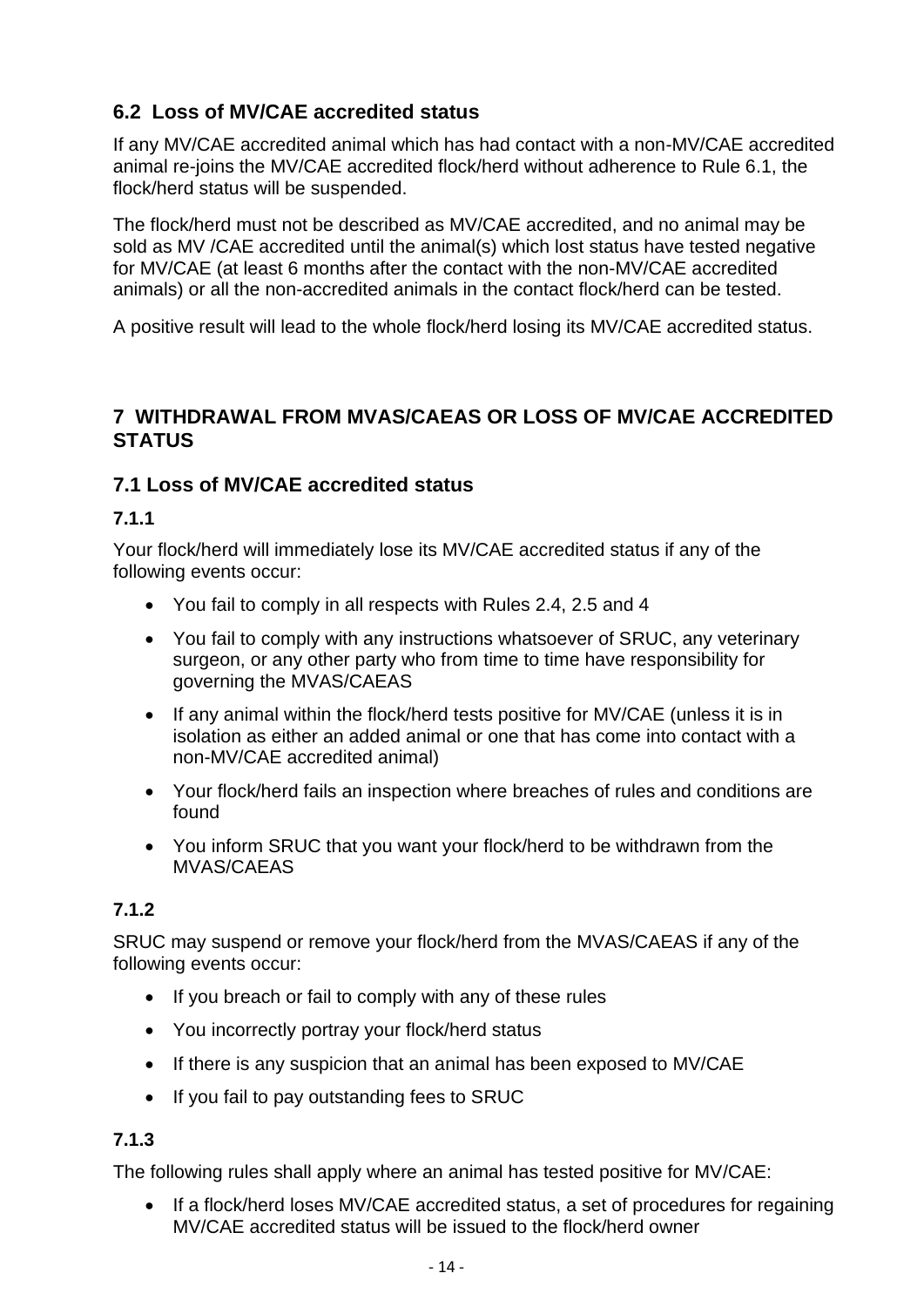- If the MV/CAE positive animal has been added from another flock/herd then the flock/herd of origin will have its MV/CAE accredited status suspended and will be subjected to extra testing carried out at the expense of the owner
- When MV/CAE infection is detected in a flock/herd, all animals that have moved to other MV/CAE accredited flocks/herds will be traced. These individual animals must then be tested at the expense of the current owner
- It is the responsibility of the flock/herd owner of the breakdown flock to provide details of all animals moved out of the flock/herd and sold privately or at sales so tracings can be performed
- It is the responsibility of the flock/herd owner of the breakdown flock/herd to provide the details of all animals purchased into the flock/herd for the time period specified by SRUC
- Information requested by SRUC should be provided within 2 weeks

# **7.2 Regaining MV accredited status**

## **7.2.1**

If your flock/herd loses its MV accredited status because of a positive confirmation of MV/CAE, your flock can be re-admitted to the MVAS/CAEAS provided that you comply with the following:

- All infected animals must be removed from the flock/herd, preferably to slaughter
- All lambs/kids which have suckled infected animals or fed milk from infected animals must be removed from the flock/herd, preferably to slaughter
- The flock/herd must pass 2 qualifying tests. The first qualifying test must take place at least 6 months after the removal of the last infected animal(s) from the flock/herd. The second qualifying test must take place 6 to 12 months later. Each test must include all animals in the flock/herd aged 12 months or over at the time of testing
- If you cannot identify all the lambs/kids which may have sucked an infected animal, then the flock/herd will not be eligible for MV/CAE accredited status until all lambs/kids have passed further qualifying tests determined by SRUC. The earliest that the first and second qualifying tests can be carried out is at 12 and 18 months of age respectively

# **7.2.2**

When there is a RPBT failure the PSGHS vet will assess whether the flock is eligible for partial re-accreditation of group(s). A farm visit by the PSGHS vet may be required.

- Stock eligible for re-accreditation are classed as a group of animals that have been isolated from the group containing the reactor(s) and the progeny of reactors for a period of at least 12 months
- The number of tests required to regain partial accreditation will depend on the length of time the group(s) have been isolated from the group containing the reactor(s) and their progeny at the time of breakdown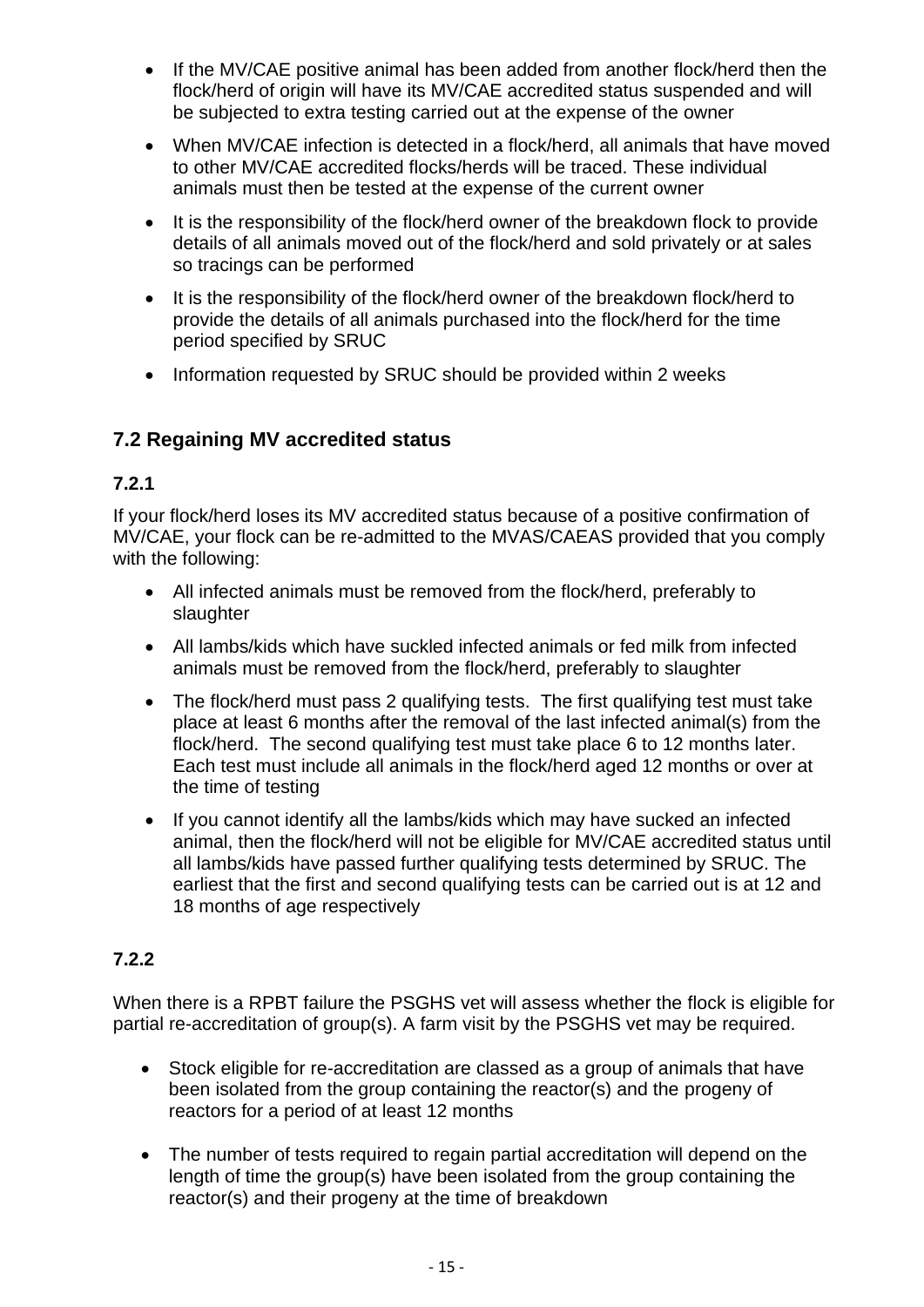• For flocks/herds where there are agreed groups that have reached accredited status and others that have not, annual tests will be applied to the accredited group(s). All animals 12 months of age or older should be tested

# **7.2.3**

Where there is an RPBT failure with a single animal reactor, the re-accreditation timescale for the flock/herd will be assessed by the PSGHS on an individual flock/herd basis with a number of biosecurity risk factors being considered.

If assessed as appropriate the flock/herd will be able to have one qualifying test 6 months post breakdown and the first RPBT would be 6 months later providing the flockmaster:

- Fulfils a set of strict criteria related to their biosecurity and management practices
- Passes a farm inspection
- Provides details of buyers of any stock sold and any shows attended in the first 6 months of accreditation

## **7.2.4**

If you lose MV/CAE accredited status for any other reason, SRUC will determine what, if any, qualifying testing is required for re-admission to the MVAS/CAEAS and what the frequency of testing will be thereafter.

Non-compliance with the rules may result in loss of MV/CAE accredited status under the MVAS/CAEAS and your Health Status Reports or other veterinary certificates issued for export purposes may be cancelled or withdrawn.

# **7.3 Liability**

SRUC is not liable for any losses incurred by a member or any other person as a result of a flock's/herd's or animal's loss of MV/CAE accredited status howsoever caused.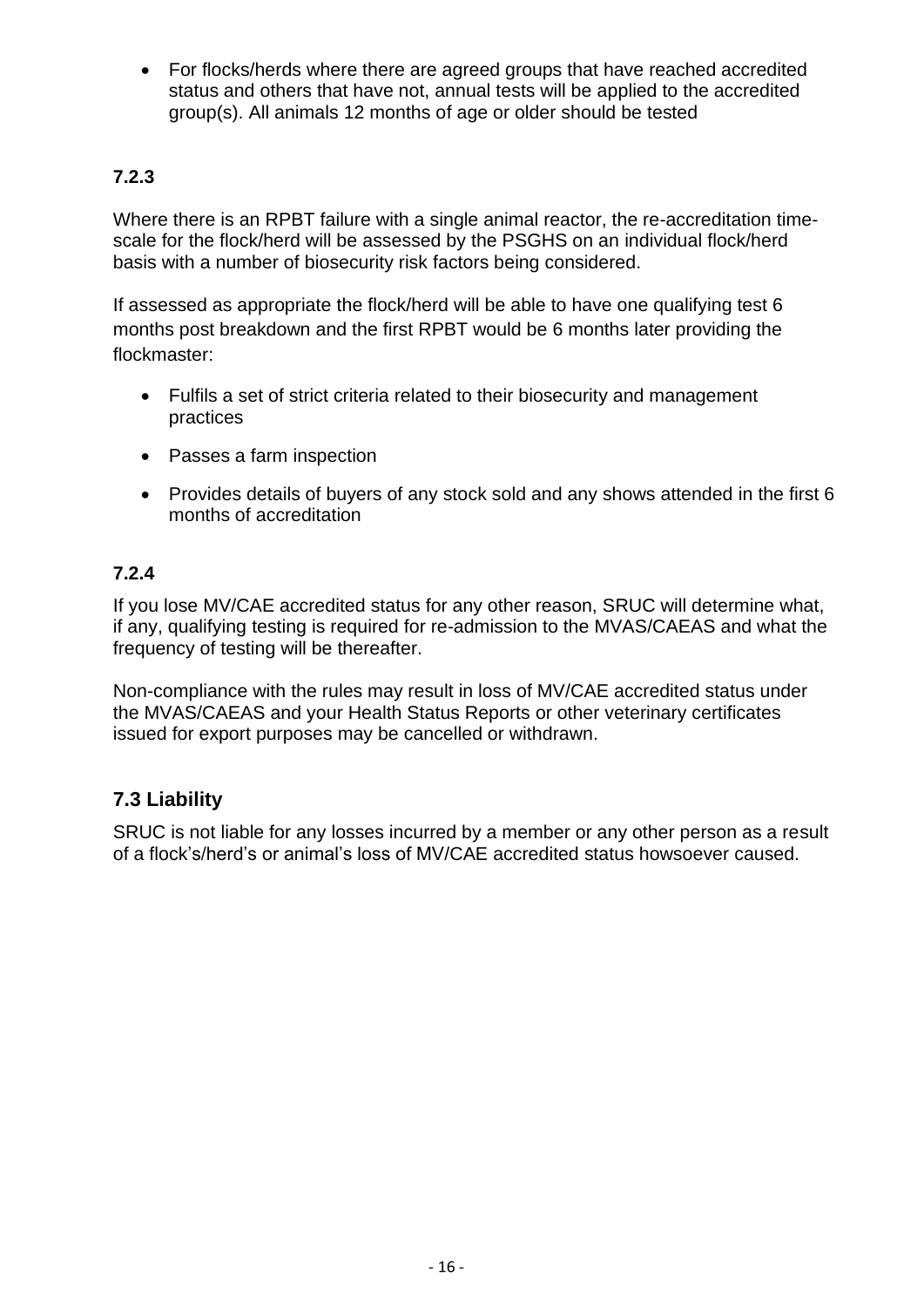# **APPENDIX 1**

# **FLOCK/HERD TEST NUMBERS**

| Total number of animals aged 18<br>months or older | <b>Sample size</b> |
|----------------------------------------------------|--------------------|
| $1 - 55$                                           | All                |
| 56-60                                              | 55                 |
| 61-65                                              | 60                 |
| 66-70                                              | 65                 |
| 71-80                                              | 70                 |
| 81-90                                              | 75                 |
| 91-100                                             | 80                 |
| 101-120                                            | 85                 |
| 121-140                                            | 90                 |
| 141-160                                            | 95                 |
| 161-180                                            | 100                |
| 181-200                                            | 105                |
| 201-250                                            | 110                |
| 251-300                                            | 115                |
| 301-350                                            | 120                |
| 351-400                                            | 125                |
| 401-500                                            | 130                |
| 501-700                                            | 135                |
| 701-900                                            | 140                |
| 901-1000                                           | 145                |
| $1000+$                                            | 150                |

This table is based on a 95% confidence of detecting a seroprevalence of 5%

**Where only a proportion of the flock/herd is tested all males aged 18 months or older must be sampled.**

**All animals aged 12 months or older that have been added to the flock/herd from other sources, and not tested since arrival, must be tested in addition to the numbers in the table above.**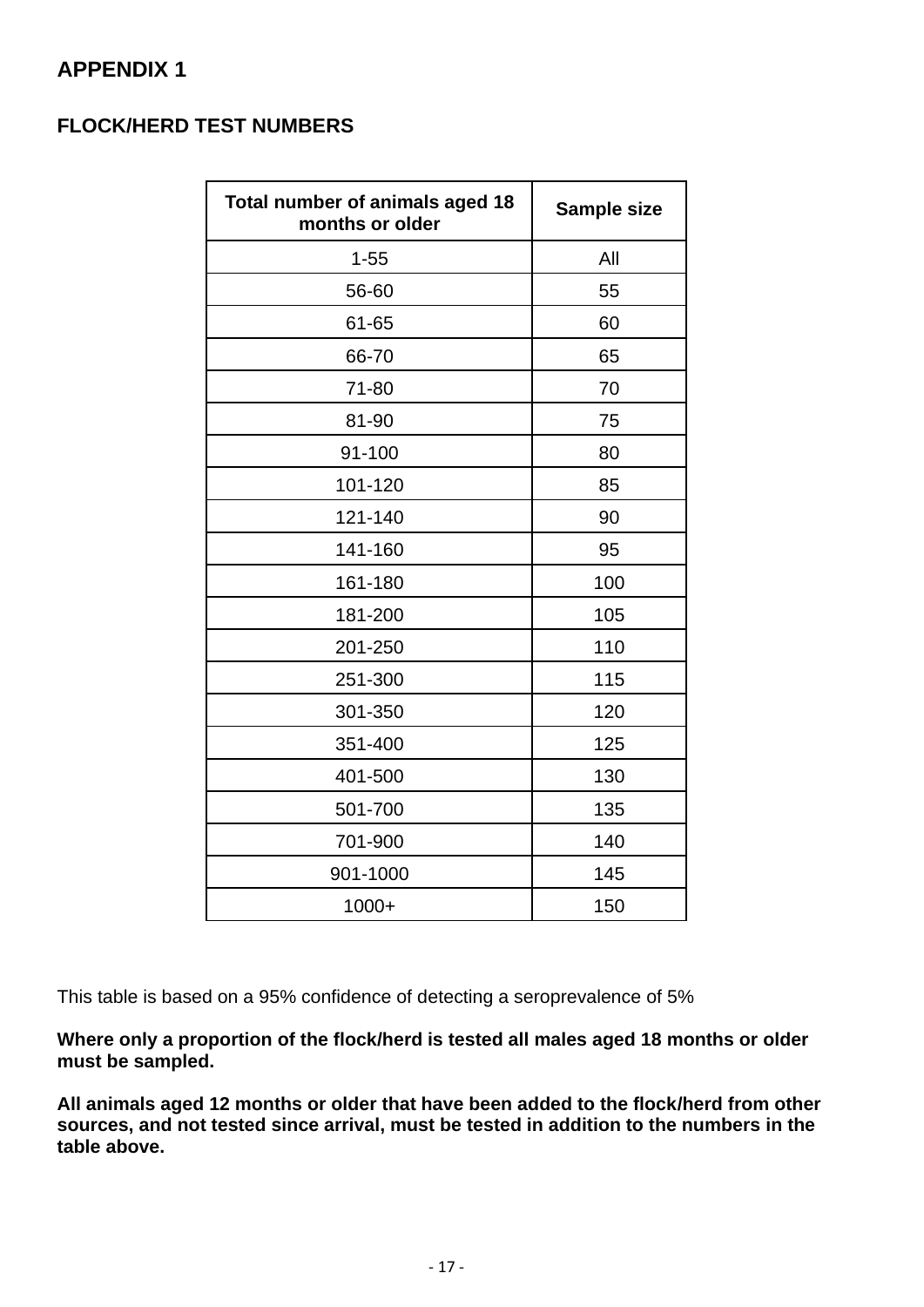# **APPENDIX 2**

# **SUMMARY OF TESTS REQUIRED FOR ACCREDITATION**

Please refer to the Rules & Conditions for full details [www.sheepandgoathealth.co.uk](http://www.sheepandgoathealth.co.uk/) or contact the Premium Sheep & Goat Health Schemes Office on 01835 822456 with any queries.

Establishing MV/CAE accredited flock/herd from non-MV/CAE accredited animals

| Test                                                                                                           | <b>Time Frame</b>                                                                                                                                                               |
|----------------------------------------------------------------------------------------------------------------|---------------------------------------------------------------------------------------------------------------------------------------------------------------------------------|
| First qualifying test (1QT)                                                                                    | When flock established. All animals over<br>12 months of age tested                                                                                                             |
| Second qualifying test (2QT)                                                                                   | Minimum of 6 months and maximum of 12<br>months after the 1QT. All animals over 12<br>months of age                                                                             |
| 1st Routine periodic blood test (RPBT)                                                                         | 12 months after 2QT. See Rule 2.5 for test<br>number and test requirements                                                                                                      |
| 2nd Routine periodic blood test (RPBT)                                                                         | 2 years after 1st RPBT. See Rule 2.5 for<br>test number and test requirements                                                                                                   |
| 3rd RPBT (if non-MV/CAE accredited<br>animals HAVE NOT been present on the<br>holding) and tests thereafter    | 3 yearly BUT additionally all bought in<br>accredited animals must be tested<br>between 6 and 12 months after arrival.<br>See Rule 2.5 for test number and test<br>requirements |
| 3rd RPBT (if non-MV/CAE accredited<br>animals <b>HAVE</b> been present on the<br>holding) and tests thereafter | 2 yearly test. See Rule 2.5 for test number<br>and test requirements                                                                                                            |

Establishing MV/CAE accredited flock/herd through acquisition of MV/CAE accredited animals

| Test                                                                                                        | <b>Time Frame</b>                                                                                                                                                                 |
|-------------------------------------------------------------------------------------------------------------|-----------------------------------------------------------------------------------------------------------------------------------------------------------------------------------|
| 1st Routine periodic blood test (RPBT)                                                                      | 6 to 12 months after flock established. All<br>animals over 12 months of age tested                                                                                               |
| 2nd Routine periodic blood test (RPBT)                                                                      | 12 months after 1st RPBT. See Rule 2.5<br>for test number and test requirements                                                                                                   |
| 3rd RPBT (if non-MV/CAE accredited<br>animals HAVE NOT been present on the<br>holding) and tests thereafter | 3 yearly BUT, additionally, all bought in<br>accredited animals must be tested<br>between 6 and 12 months after arrival.<br>See Rule 2.5 for test number and test<br>requirements |
| 3rd RPBT (if non-MV/CAE accredited<br>animals HAVE been present on the<br>holding) and tests thereafter     | 2 yearly test. See Rule 2.5 for test number<br>and test requirements                                                                                                              |